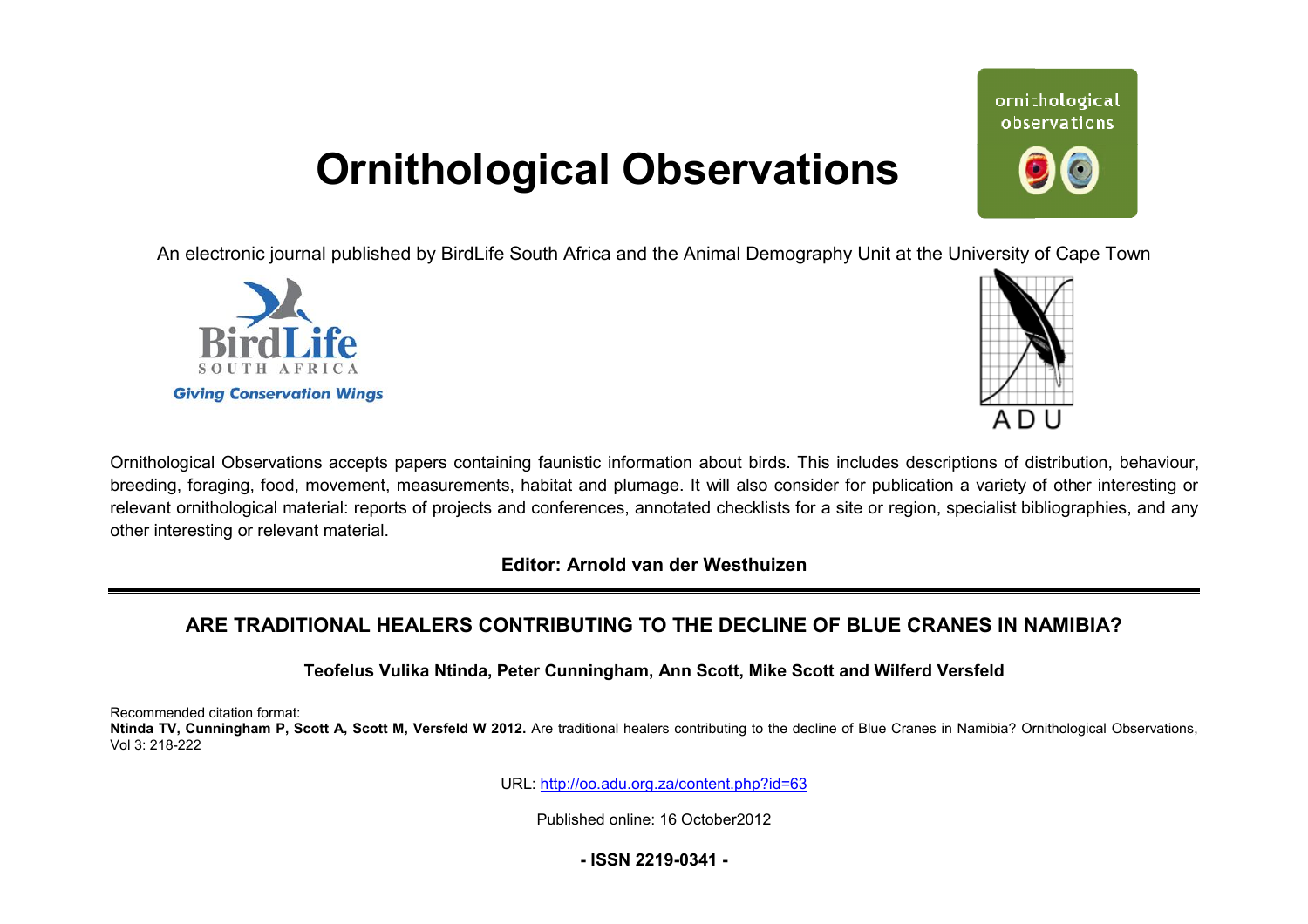

### **ARE TRADITIONAL HEALERS CONTRIBUTING TO THE DECLINE OF BLUE CRANES IN NAMIBIA?**

*Teofelus Vulika Ntinda<sup>1</sup> ; Peter Cunningham2\*; Ann Scott 3 , Mike Scott<sup>3</sup> and Wilferd Versfeld<sup>4</sup>*

<sup>1</sup>NACSO, PO Box 98353, Windhoek <sup>2</sup> Environment and Wildlife Consulting Namibia, PO Box 90717, Windhoek, Namibia  $3$ Namibia Crane Working Group, PO Box 2604, Swakopmund, Namibia <sup>4</sup>Ministry of Environment & Tourism, PO Box 6, Okaukuejo, Namibia , PO Box 90717, Windhoe<br>)4, Swakopmund, Namibia<br>x 6, Okaukuejo, Namibia

#### \* Corresponding author: [pckkwrc@yahoo.co.uk](mailto:pckkwrc@yahoo.co.uk)

Much has been published about the plight and decline of Blue Cranes *Anthropoides paradiseus* from Namibia over the last few years (Brown 1992, Simmons *et al.* 1996, Kolberg *et al.* 2006, Simmons *et al.* 2006, Scott *et al.* 2009, Scott *et al.* 2011). Blue Cranes are considered to be one of the world's most range-restricted crane species; endemic to southern Africa as well as Critically Endangered and seemingly declining in Namibia (Simmons and Brown, in press) and Globally Threatened (BirdLife International 2012).

These these birds are viewed as of critical conservation importance as their numbers have declined alarmingly in recent years, from 80 in 1992 (Brown 1992) to 35 in September 2009 (Scott *et al.* 2011). General threats in southern Africa include poisoning, power-line collisions, loss of its grassland breeding habitat owing to afforestation, mining, agriculture and development development. Prolonged droughts and the direct competition for food by domestic stock are viewed as the main threats in Namibia (BirdLife International 2012). life International<br>ation importance<br>years, from 80 in

The Etosha Blue Crane population is quite mobile, as the birds move locally within the Etosha National Park (ENP) as well as regularly migrating to the Omadhiya Lake System, including Lake Oponono Oponono. This area forms part of the Cuvelai River system that flows through the Omusati Region north of Etosha. In years of floods, known as "Efundja", more water drains into the Etosha Pan than usual (Fig 1). Although the birds and their breeding sites are protected within ENP, they are vulnerable when feeding in the grasslands outside the park. The northern boundary fence across the Andoni Plains (northeast ENP) has influenced local wildlife movements resulting in tall, often moribund, grass on these Plains. This probably affects the foraging patterns of the Blue Cranes locally – i.e. they migrate to areas outside the ENP where areas have been grazed short by cattle making foraging easier and predator avoidance better. After the breeding season when the Blue Cranes start congregating in flocks they are almost always found in close proximity to cattle outside ENP and to wildlife within the park boundaries. hey are vulnerable when feeding in the grasslands outside<br>he northern boundary fence across the Andoni Plains (<br>NP) has influenced local wildlife movements resulting in<br>oribund, grass on these Plains. This probably affect

The Omadhiya Lake System covers an area of 32 324 km<sup>2</sup> of flat or slightly undulating and sodic soils drained by a network of rivers and shallow pools supporting an estimated 15 600 people in 2000. The area is managed by the local Tribal Authority who control land use in the area. The Blue Crane population is expected to have increased over the last eight years, particularly after the good rains in recent over the last eight years, particularly after the good rains in recent<br>years that improved grazing and allowed water to remain for longer, providing drinking water for cattle and improved fishing in the area (Fig 2).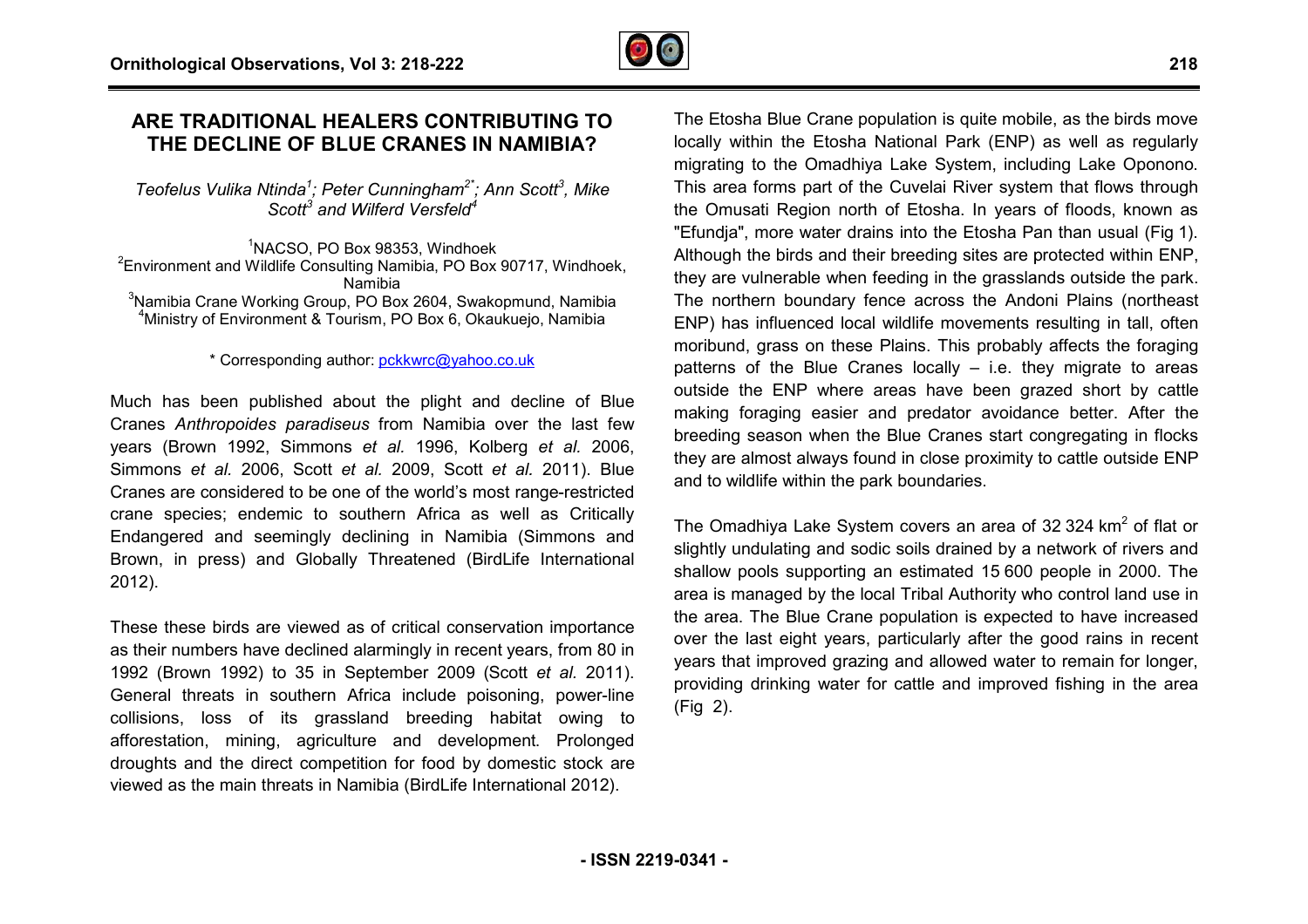



Fig 1 - The Cuvelai drainage system with study area indicated (circled) in the Omadhiya Lake area (Map – Tony Robertson).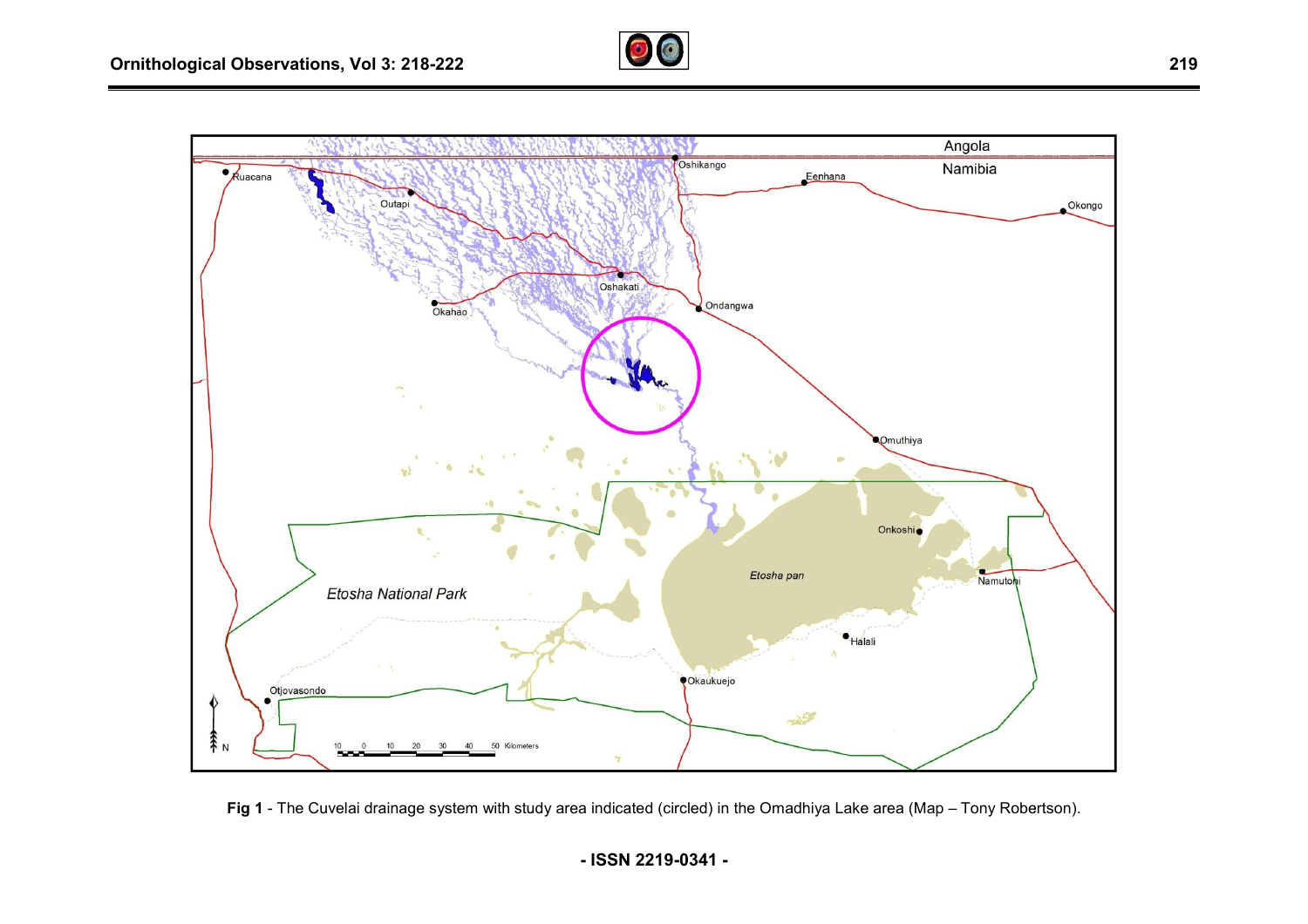



**Fig 2** - Blue Cranes use wetland habitats within the Etosha NP during the Cranes use wetland habitats within the Etosha N<br>breeding season in summer (Photo: Ann Scott).

A study, using structured interviews, and focusing on cattle herders and fishermen was conducted during September and October 2011 in the Omadhiya Lake system area. The aim was to determine if human impacts were contributing to the decline of the Blue Cranes outside the ENP and to improve awareness about their importance, vulnerability and conservation within their foraging range. Although most interviewees were suspicious, with only 15 out of 65 people willing to pass on information, those interviewed confirmed that Blue Cranes visited the area and some were shot for meat while the feathers were used as decoration, especially by headmen. It was during these interviews that one respondent, an old man, informed



(Photo: Ann Scott). Fig 3 - Typical grasslands and cattle in the Lake Oponono area

hand NP during the<br>
off).<br>
In cattle herders<br>
us that Blue Cranes were also used for traditional<br>
do October 2011<br>
would not mention what these were. Furthermore<br>
to determine if<br>
made telephonic contact afterwards as they us that Blue Cranes were also used for traditional purposes, although would not mention what these were. Furthermore, three interviewees made telephonic contact afterwards as they were afraid of talking in front of other people, confirming the hunting of Blue Cranes for traditional purposes. n what these were. Furthermore, three interviewees<br>contact afterwards as they were afraid of talking in<br>eople, confirming the hunting of Blue Cranes for<br>es.<br>that Blue Cranes were targeted and caught quite

It was reported that Blue Cranes were targeted and caught quite successfully using fishing line anchored to trees and other structures with hooks baited with small frogs, fish and locusts. This method was especially used in temporary crop fields after good rains when the Blue Cranes came to feed on the grain. Leg traps were also used to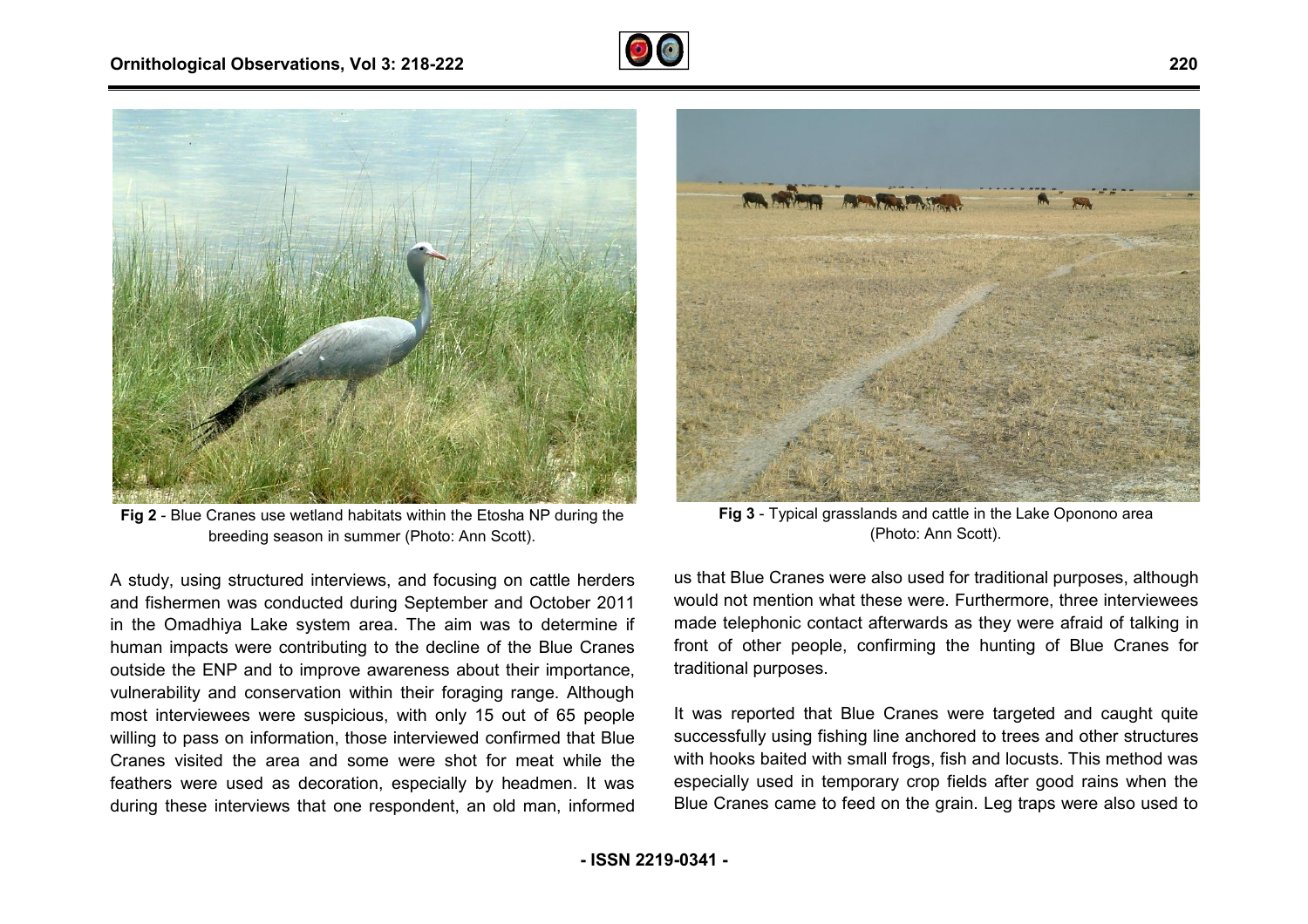

catch them, but this was considered to be a less effective technique as the cranes break off their toes and usually escape.

These anonymous conversations confirmed that Blue Cranes were targeted for meat, but also revealed an interesting traditional medicinal use of the "pope's nose" ("Okalufwiti") which is used to heal human babies born with a tail-like structure just above the buttocks. To ensure the successful removal of this structure on heal human babies born with a tail-like structure just above the<br>buttocks. To ensure the successful removal of this structure on<br>humans, the "pope's nose" had to be cut off the crane by a traditional healer while the bird was still alive, after which the bird would be killed for food. It was stressed that the "pope's nose" should be removed while the bird is alive as once dead it would be of no value anymore. The results are limited, but this survey did confirm that Blue Cranes are being targeted for food including traditional medicinal purposes outside ENP. The traditional use of wildlife, vultures in particular, has been documented from Namibia (Hengari *et al.* 2004, Sambi and Cunningham 2007). As far as we could determine this is the first reference to Blue Cranes being used for traditional purposes in Namibia. is was considered to be a less effective technique<br>
Koff their toes and usually escape.<br>
Our appreciation goes<br>
to various forms of is<br>
the the "pope's nose" ("Okalufwiti") which is used to Robertson, Ramibian<br>
the "pope's

Although the threats of the traditional use of wildlife have been largely avoided for various reasons in Namibia, this practice probably contributes more to the demise of wildlife than we would like to acknowledge. There are no known numbers of traditional healers currently operating in Namibia, but in 2004, 1 500 traditional healers applied to register as such with the Ministry of Health and Social Services (see Hengari *et al.* 2004). This targeting of Blue Cranes for meat and traditional purposes can be viewed as an added stress which marginal populations such as that of the Namibian Blue Crane probably cannot sustain, and at the present rate it is expected to contribute to the disappearance of the cranes from Namibia.

**- oo0oo -** 

Our appreciation goes to the following individuals and organisations for various forms of assistance and financial support: Willie Adank, Shirley Bethune, Ferish Ferish, Leonard Hango, Elia Johannes, Johannes Kapner, John Mendelsohn, Johannes Nekomba, Tony Robertson, Namibian Environmental and Wildlife Society Society, Ministry of Environment and Tourism, Iishana Basin Management Committee.

#### **References**

**BirdLife International 2012**. *Anthropoides paradiseus* . In: IUCN 2011. IUCN Red List of Threatened Species. Version 2011.2. Downloaded on 16 October 2012.

**Brown CJ 1992.** The status of cranes in Namibia. In: Proceedings of the 1<sup>st</sup> Southern African Crane Conference, Natal, pp 73-78.

**Hengari GM, Cunningham PL, Adank W 2004.**  The use of vultures by traditional healers in Namibia. Vulture News 50: 23 23-28.

**Kolberg H, Brain C, Cunningham PL, Kolberg C, Scott A, Scott unninghamM, Shatumbu G, Shivute B 2006.** Where have all the Blue Cranes gone? Second crane survey supplies more questions than answers. Roan News December 2006: 20-21.

**Sambi J, Cunningham PL 2007.** Use of Wildlife by Traditional Healers in the Caprivi Region. Roan News June 2007: 5 5-7.

**Scott A, Brown CJ, Kolberg H, Mendelsohn J, Scott M, Simmons nRE, Versfeld W 2009.** Namibia's Blue Cranes continue to mystify. Roan News April 2009: 38-40.